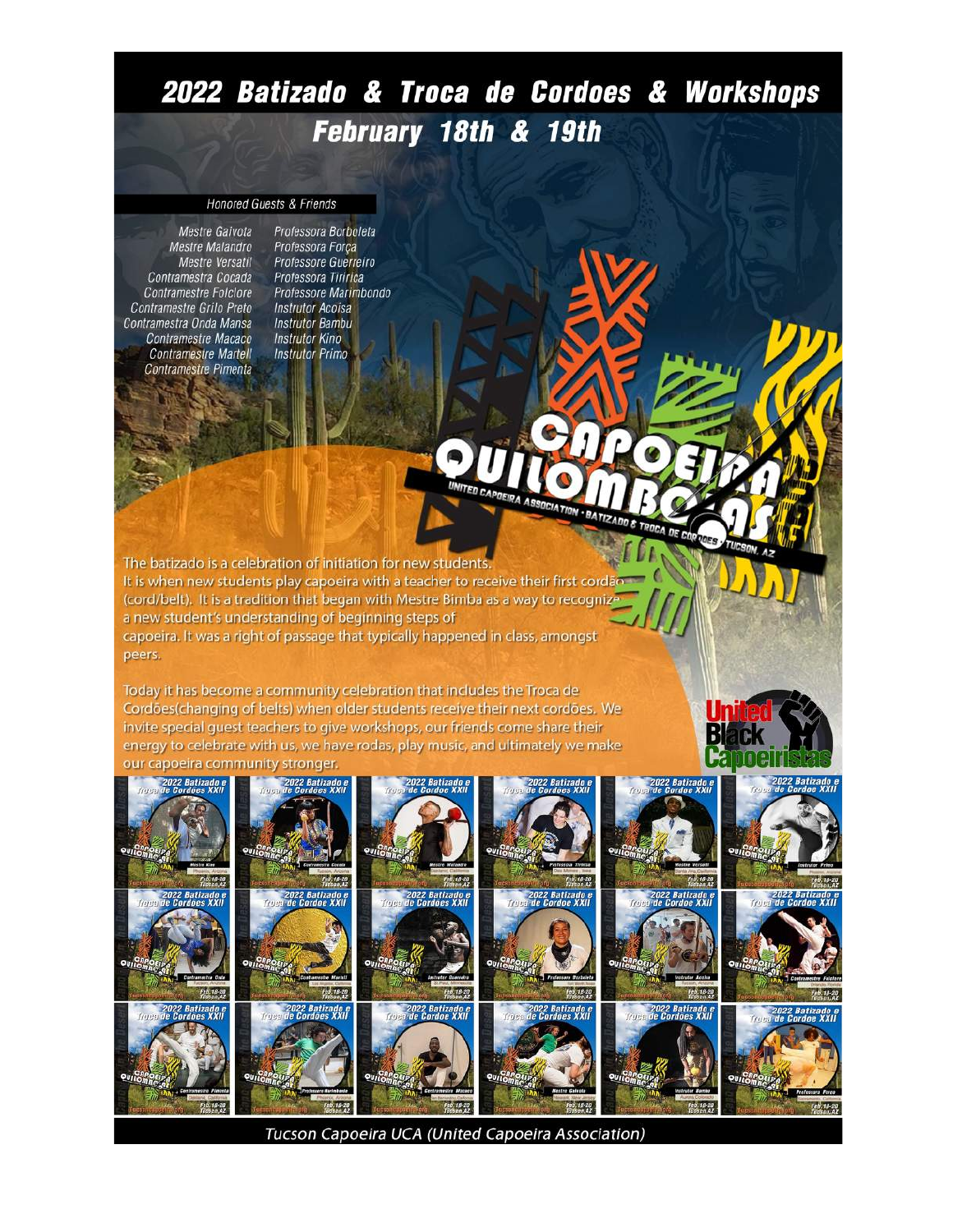| FRIDAY                                                                                                                      |                                                                                                                                                                                                                                                                                                                           |
|-----------------------------------------------------------------------------------------------------------------------------|---------------------------------------------------------------------------------------------------------------------------------------------------------------------------------------------------------------------------------------------------------------------------------------------------------------------------|
| <b>Kids</b>                                                                                                                 | <b>Adults &amp; Teens</b>                                                                                                                                                                                                                                                                                                 |
| 5:00pm- 6:00pm - Studio B Movement                                                                                          | 5:00pm-7:00pm Studio A Movement Culture                                                                                                                                                                                                                                                                                   |
| Culture                                                                                                                     | Adult workshop & health talk                                                                                                                                                                                                                                                                                              |
| Kids workshop                                                                                                               | -Mestre Versatil in conjunction w/                                                                                                                                                                                                                                                                                        |
| - Profesora Tiririca                                                                                                        | Contrameste Onda Mansa                                                                                                                                                                                                                                                                                                    |
| 6:00-6:30-Studio B Movement Culture<br>Kids roda<br>Bateria lead by: Mestre Gaivota<br>Parents and Kids encouraged to stay! | 7:00pm-8:00pm Studio A Movement Culture<br>Beginner's workshop<br>- Contramestre Pimenta<br>Intermediate/Advanced Studio A Movement<br>Culture<br>- Contramestre Martell<br>Bateria lead by: - Instrutor Bambu<br>8:15pm Roda<br>9:00pm Late Supper & Refreshments<br>at Movement Culture provided by Jasmine<br>Coronado |
|                                                                                                                             |                                                                                                                                                                                                                                                                                                                           |

## 10:00pm

#### Hangout at BOXYARD 38 N 4th Ave, Tucson, AZ 85705

# E6thSt Eother **Musson High Magnat**<br>School - Technology **MT** TUCSON **Tueson High<br>Magnat Schoo Mall Area** H **N Erreite SN390V8** West Gym E, E 8th St ESTAS

 $\blacksquare$ 

#### Tucson High Magnet School Aerial View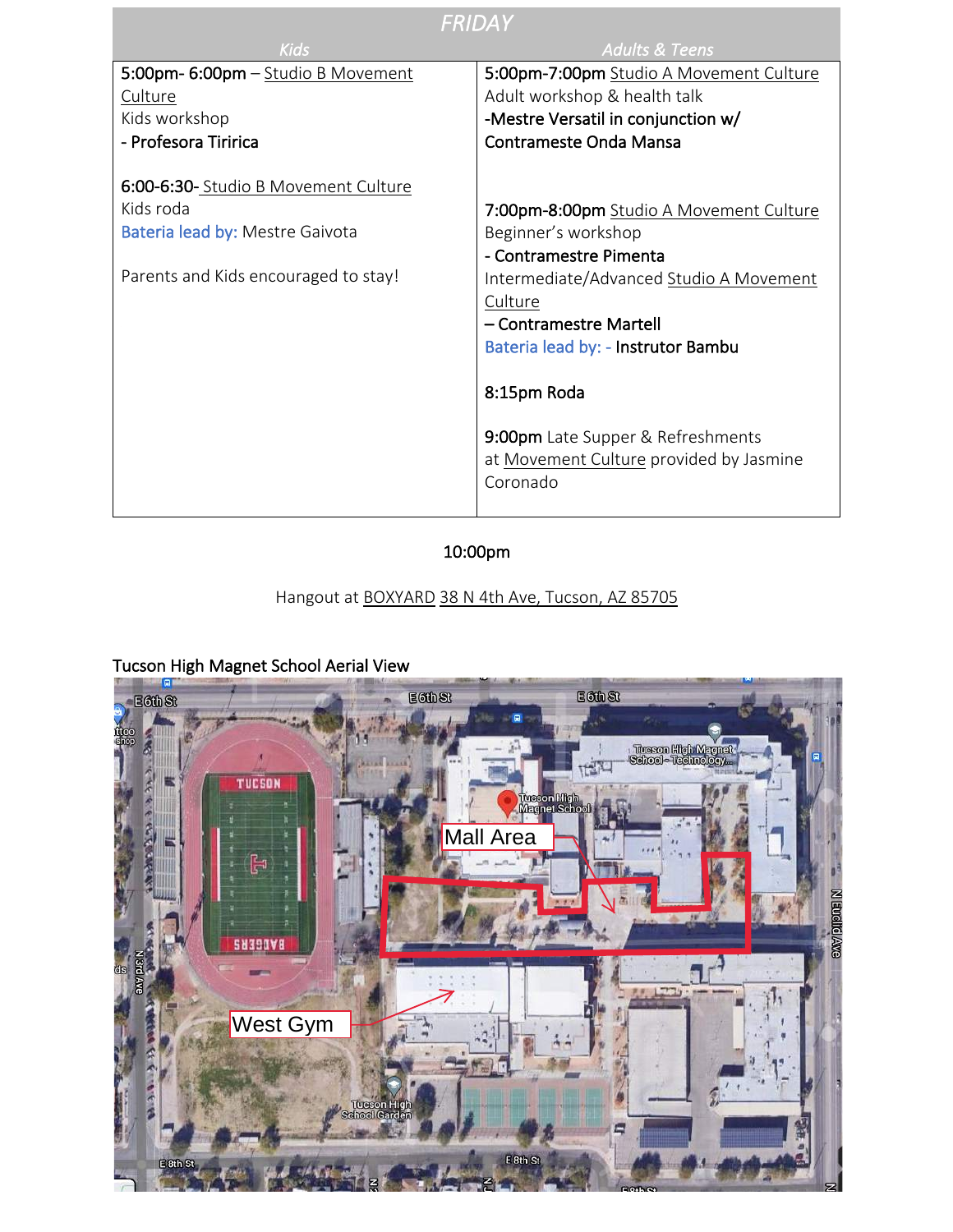| 1 / レ / ۱レ /                                                                 |                                                                                                           |
|------------------------------------------------------------------------------|-----------------------------------------------------------------------------------------------------------|
| All teachers not assigned to workshop will be in bateria                     |                                                                                                           |
|                                                                              | Adults <u>&amp; Teens</u>                                                                                 |
| 10:00am - Movement Culture, Studio A                                         | 10:00am - Tucson High Magnet School (Mall)                                                                |
| Kids workshop -                                                              | Beginner berimbau workshop                                                                                |
| -Profesora Borboleta                                                         | - Mestre Malandro                                                                                         |
| 10:30am - Movement Culture, Studio A<br>Kids workshop - Instrutor Marimbondo | 10:30am<br>Advanced berimbau workshop - Tucson High<br><b>Magnet School (Mall)</b><br>-Contrameste Macaco |
| 11:00am-11:55am - Movement Culture,                                          | 11:00am-11:55am                                                                                           |
| Studio A                                                                     | Music & Song workshop - Tucson High                                                                       |
| Children's Music Class                                                       | Magnet School (Mall)                                                                                      |
| -Mestre Versatil                                                             | -Instrutor Guerreiro                                                                                      |
| Kids and parents have free time intil the<br>Batisado e Troce de Cordoas     | 12:00-12:55<br>Samba - Tucson High Magnet School (Mall)<br>-Profesora Borboleta                           |
|                                                                              | 1:00-1:55<br>Puxada de Rede & music-Tucson High<br><b>Magnet School (Mall)</b><br>- Profesora Tiririca    |

*SATURDAY* 

2pm Lunch Break Downtown 4<sup>th</sup> AVE (BOXYARD)

4pm-6pm Tucson High Magnet School ⋅West Gym *Batisado e Troca de Cordões ceremony*

6:30

Dinner at Movement Culture provided by Jasmine Coronado

*8:00pm* 

*Wardrobe/Regalia Change for Parade to Club Congress (see list next page)*